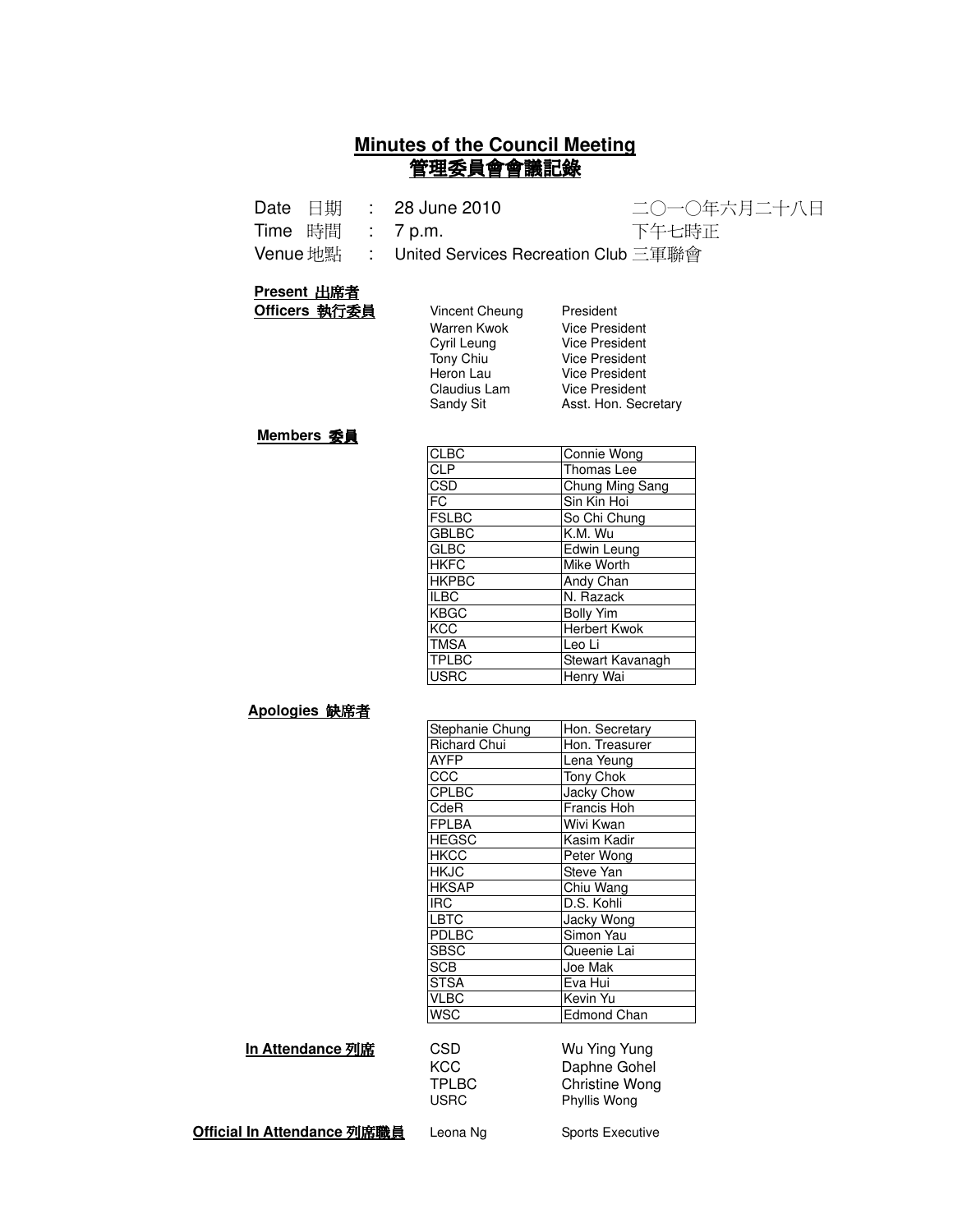# **1. CONFIRMATION OF PREVIOUS MINUTES**

The minutes of the previous meeting were confirmed.

#### **2. MATTERS ARISING**

The President thanked USRC for their generosity in providing complimentary snacks for this meeting.

## **3. CORRESPONDENCE**

The Assistant Hon. Secretary read out the main correspondence received since the last meeting.

- 3.1 23.5.10 received a letter from FC seeking HKLBA consent to hold their  $60<sup>th</sup>$ Anniversary Celebration Invitational Tournament 2010.
- 3.2 27.5.10 received an email from Malaysian Bowls Federation confirming that the Asian Bowls Championship 2010 was cancelled.
- 3.3 28.5.10 received a letter from KBGC seeking permission to hold their 110<sup>th</sup> Anniversary Celebration Invitational Tournament 2010.
- 3.4 21.6.10 received an email from Malaysian Bowls Federation inviting HK to send 1 man and 1 woman player to take part in Asia Pacific Indoor Bowls Championship in November 2010 in Malaysia.

## **4. TREASURER'S REPORT**

4.1 Outstanding receivables as at 28 June 2010 was presented. Clubs were reminded to settle as soon as possible amounts that were outstanding, especially those over 90 days.

## **5. NATIONAL LEAGUE**

- 5.1 Many games on 26 June were postponed due to inclement weather. The League Panel decided extending the period from 15 days to the start of second half i.e. 28 August.
- 5.2 The League Panel received a complaint from FSLBC against GBLBC. The League Panel would study the case and report later.

## **6 NATIONAL COMPETITIONS**

- 6.1 Report tabled.
- 6.2 Panel's report on the issue of Champion of Champions on Anna Chan and Daphne Gohel was sanctioned by the Councillors.
- 6.3 Due to inclement weather, Men's Knock-out Singles would be rescheduled either to 15 August or 26 September (post meeting note : the competition was fixed for 26 September). HKLBA would issue entry form again.
- 6.4 VP thanked USRC's support in providing venue and facilities for the First Finals Day.

## **7. DEVELOPMENT**

7.1 HKLBA met with LCSD to discuss the possibility of HKLBA joining School Sports Programme.

# **8. TECHNICAL**

8.1 3 out of 19 candidates passed the Umpire written exam and they had attended green exam on 24 June. Examination results would be released later.